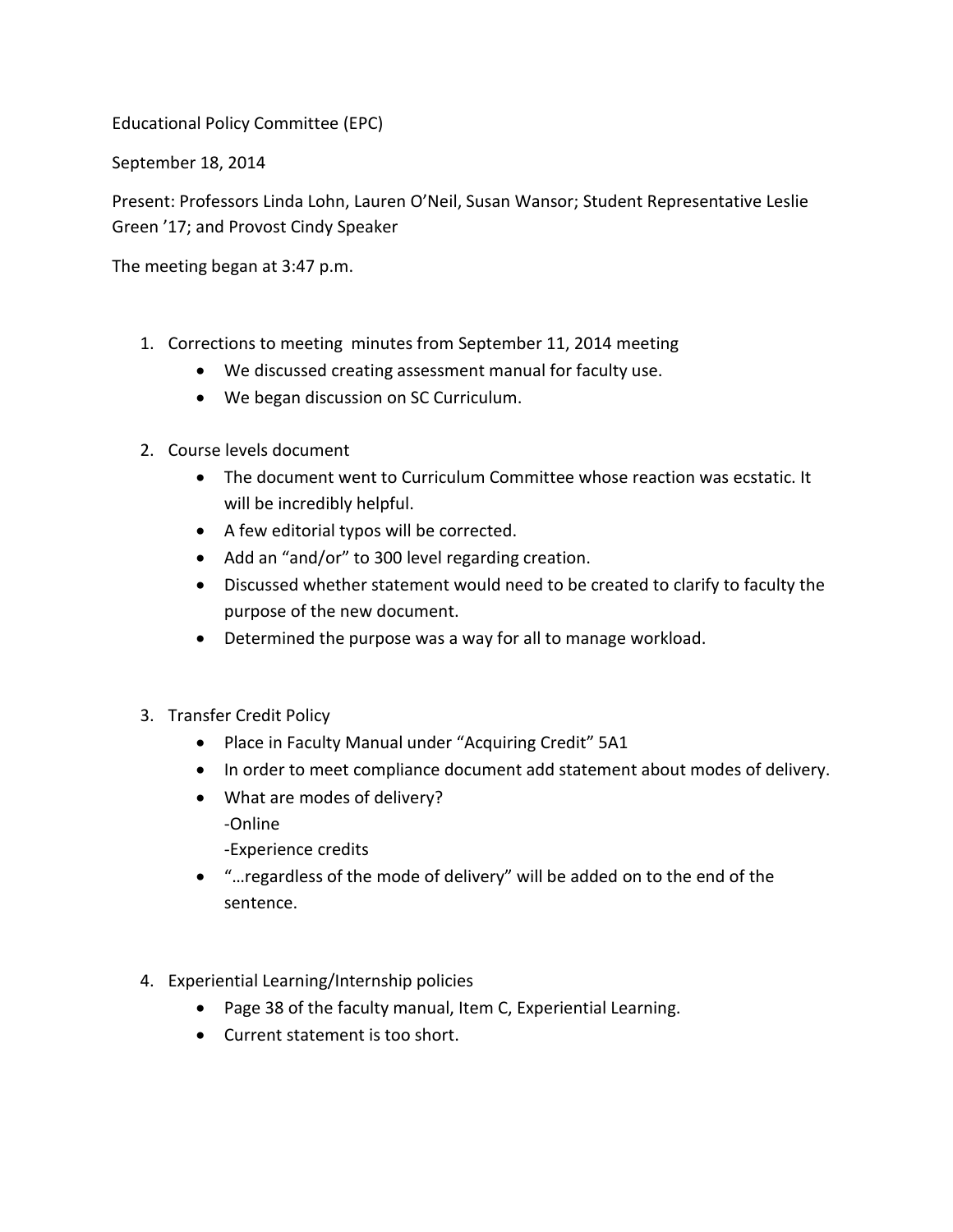- There was a discussion about what type of experiential learning needed to be addressed. Determined we were focusing on internship policies as a specific type of experiential learning.
- Decided grading for internships would remain S/U.
- 5. Internship credit policy
	- 40 on-site hours per credit.
- 6. Internship Levels
	- The discussion centered on what distinguishes different levels of internships.
	- The question was raised about when in the process levels get determined. Is it based on internship outcome? What skills students will likely bring to the internship?
	- Decided the emphasis should be on the learning process not the product.
	- Determined internship levels should relate to the course levels document as follows:

-100 level: Exploratory internships done by mostly first-years and some sophomores. Purpose is to experience being in a workplace. -200 level: Most internships fall within the 200 level, with emphasis on understanding, application, analysis, and evaluation. There should be an ability to synthesize internship experience with knowledge gained in classroom. -300 level: These are internships that have a component of creation. Examples would be writing for a publication, creating study guides to go along with classes, or developing another aspect of a program.

- The question was raised of who the approval process is with in an internship.
- Approval comes from faculty sponsor, who coordinates with internship supervisor and the Director of Experiential Learning and Career Services.
- The main point of these internship level distinctions is that credits and levels are separate.
- 7. Upcoming agenda
	- All will attempt to draft Internship Levels statement for next meeting.
	- Goals need to be established for how to proceed with the SC curriculum discussion. Is the purpose simply a discussion to see if we can unsuspend the